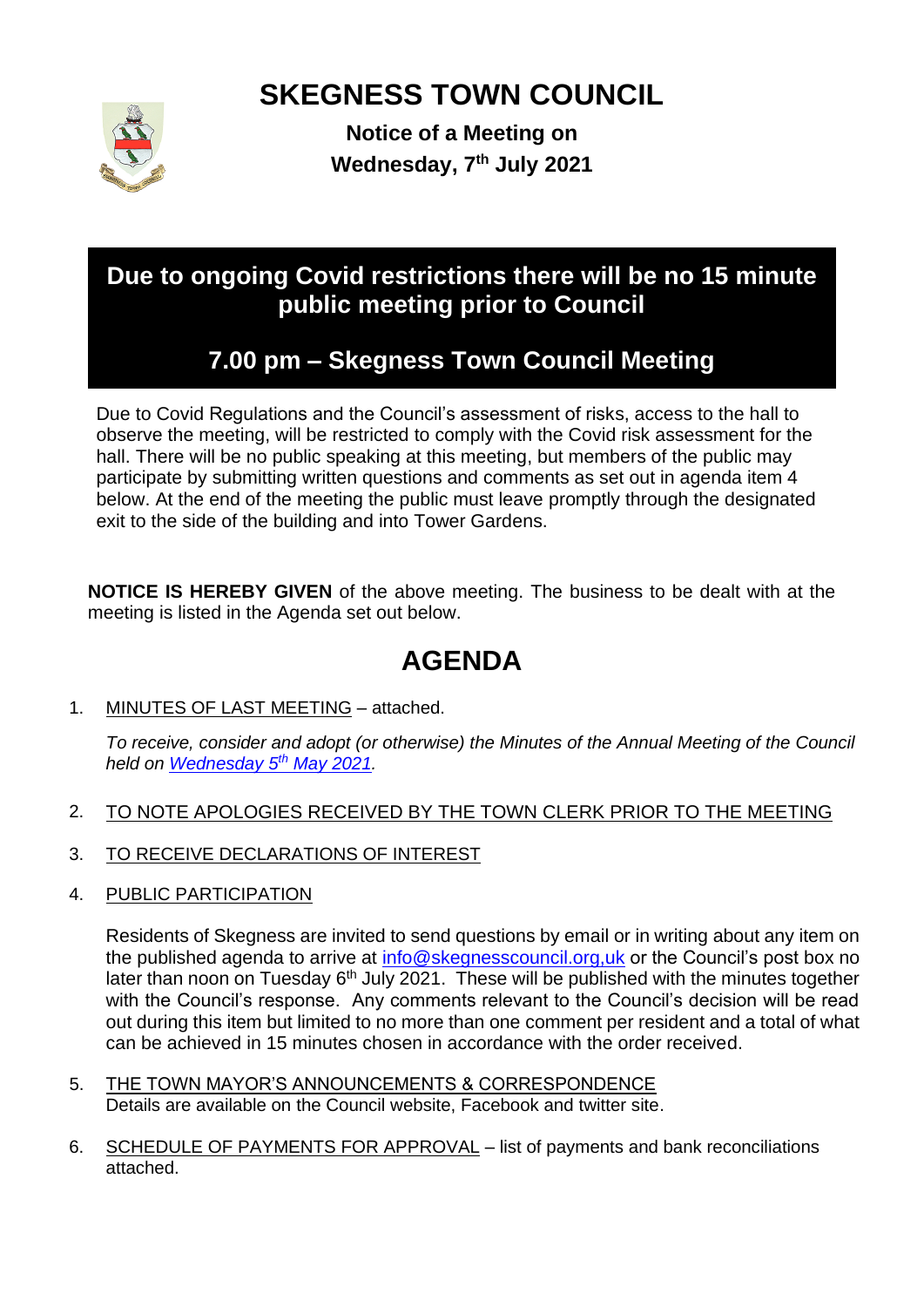# 7. COUNCILLOR QUESTIONS TO THE MAYOR

*None received.*

# 8. QUESTIONS TO/COMMENTS FROM THE LINCOLNSHIRE POLICE REPRESENTATIVE

*None received.*

## 9. REPORTS FROM COUNCIL REPRESENTATIVES TO OUTSIDE BODIES – attached.

*Saltfleet to Gibraltar Point Beach Management 2021 Newsletter and Completion briefing provided by Cllr B Brookes for noting.*

*Connected Coast Update, 18th June 2021 and board papers from the 13th May 2021 and 1st July provided by Cllr T Tye for noting.*

*Children's Advisory Board June 2021 minutes and parents feedback provided by Cllr S Claxton for noting.*

# 10. REPORTS BY DISTRICT AND COUNTY COUNCILLORS

*None received.*

# 11. PLANNING & PLANNING POLICY COMMITTEE MEETING MINUTES – attached.

*To adopt (or otherwise) the resolutions within the minutes of the Planning & Planning Policy Meeting held on [Wednesday](https://www.skegness.gov.uk/uploads/minsdraft-planning-pp-2021-03-10.pdf) 10th March 2021 approved by the Planning & Planning Policy Committee on Wednesday 30th June 2021.*

*To approve and adopt (or otherwise) the resolutions within the minutes of the Planning & Planning Policy Meeting held on Wednesday 30th June 2021 (notes to follow).*

*To approve the comments made by the Town Clerk in conjunction with Councillors in the absence of a Planning and Planning Policy Committee.*

*To consider Cllr J Sadler as a member of the Planning and Planning Policy Committee.*

### 12. APPROVAL OF NEIGHBOURHOOD DEVELOPMENT PLAN FOR CONSULATION AND THE ASSOCIATED COMMUNICATION PLAN – report attached.

*To consider the final draft plan and sustainability appraisal, to approve the details of how consultation on the plan will be undertaken.*

13. CAFÉ DANSANT URGENT UPDATE – report of the Town Clerk attached.

*To consider some urgent changes relating to staffing and opening hours to enable the café to operate efficiently. This report may require the Council to go into private session if staffing details are discussed.*

- 14. INTERNAL AUDIT report attached. *To review the report for 2020/21 and to approve the arrangements and appointment of the Internal Auditor for 2021/22.*
- 15. SCHEDULE OF MEETINGS attached.

*To consider a revised schedule of meetings following the removal of video conferencing for Council and Committee meetings and changing Covid restrictions.*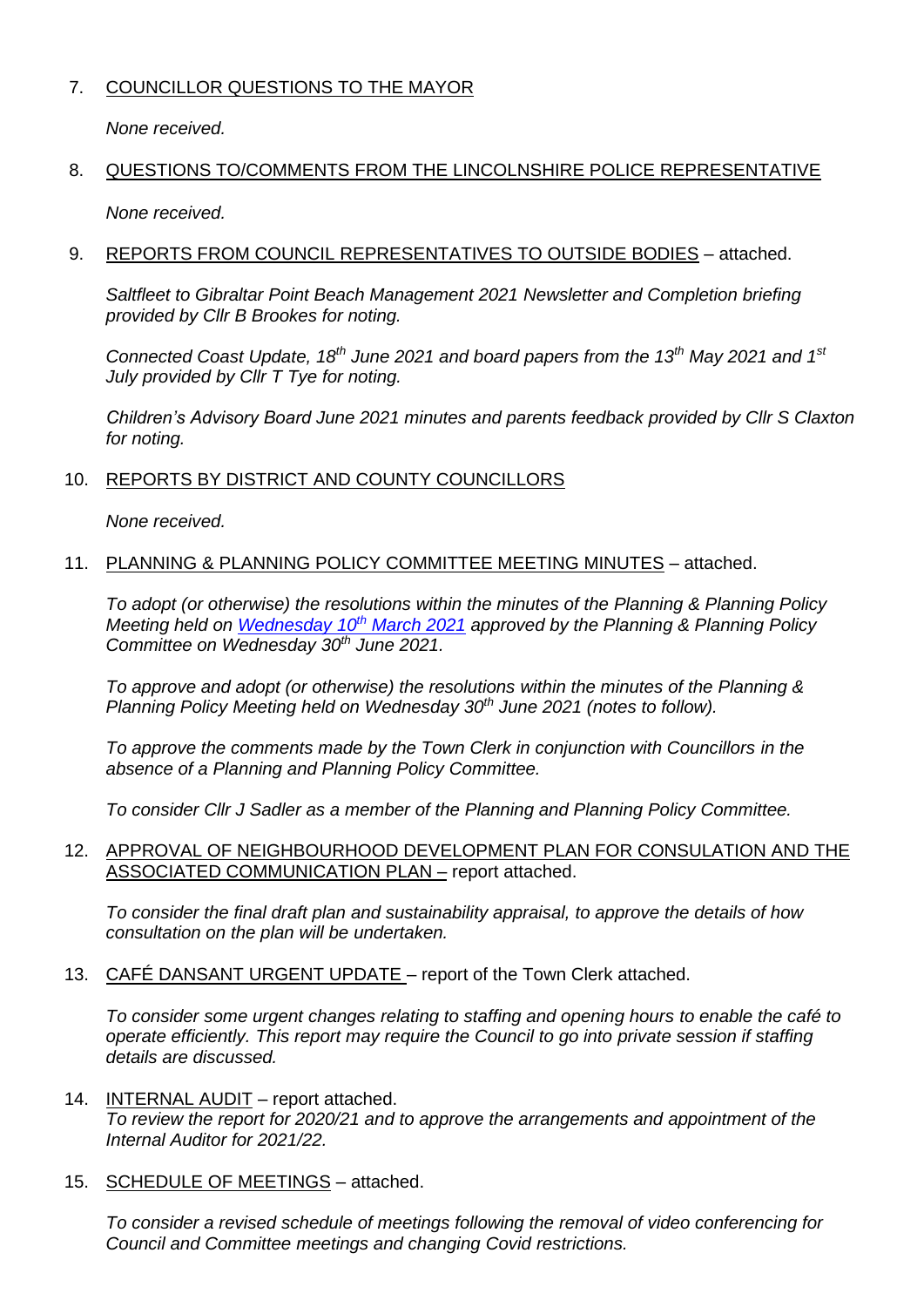#### 16. UNBUDGETED WORK TO COUNCIL PROPERTY OR LAND - report of the Town Clerk attached.

*To note the likely, call on reserves during 2021/22, the need to establish a Capital Programme and to approve the Town Clerk's actions.*

### 17. MOTIONS.

#### **Motion 1**

That the town council puts up at our new building a flagpole to fly the union flag. I was asked by a few residents after the sad passing of Prince Phillip why we didn't have one when so many others did. I believe now is the time to rectify this sad oversight.

Proposed Cllr Pete Barry Seconded Cllr Danny Brookes

The Town Clerk has made comments in respect of this motion (attached).

#### **Motion 2**

Skegness town council write to a lady works for Riseholme college whose details I have provided in a separate email. In preparation for any refurbishment to Tower Gardens in relation to the Towns Fund from the previous motion which had huge support and created the opportunity for the town council to apply to the fund. We would be asking the lady to attend a town council meeting when we have more information from the towns fund as to where we stand whether, we are getting any money and how much and when.

The reason for this would be to share with her being an expert in her field any aspirations we have for the gardens in relation to the sensory trail/gardens we have. We could ask if she would be able to introduce us to anyone this may include a degree level type student who would be willing to VOLUNTEER to work with us to design a vision for the gardens to meet our needs. This would provide us with a plan and be good for the person as experience and would be free of charge this design could then be used as part of any future work the council need to do for the towns fund.

The motion is nothing more than being proactive thinking ahead I understand we put the clerk under pressure when the last motion went to council as he only had a few days to get us to the position we are in, and I thank him for that, and I am sure we would like to be ready when it comes to it for the next stage so we do not miss out on the fund.

Proposed Cllr R Cunnington Seconded Cllr B Brookes

#### **Motion 3**

To find the true cost of the grass verge, parish path, Tower Gardens and other amenity grass cutting, including overheads like the units etc. The costs are to be broken down as much as possible from other grounds team tasks.

Proposed Cllr B Brookes Seconded Cllr D Brookes

The Town Clerk has made comments in respect of this motion (attached).

18. ROTARY WISHING WELL - REQUEST TO SITE IN TOWER GARDENS – Rotary Club request and report of the Town Clerk attached.

To consider whether the request be supported.